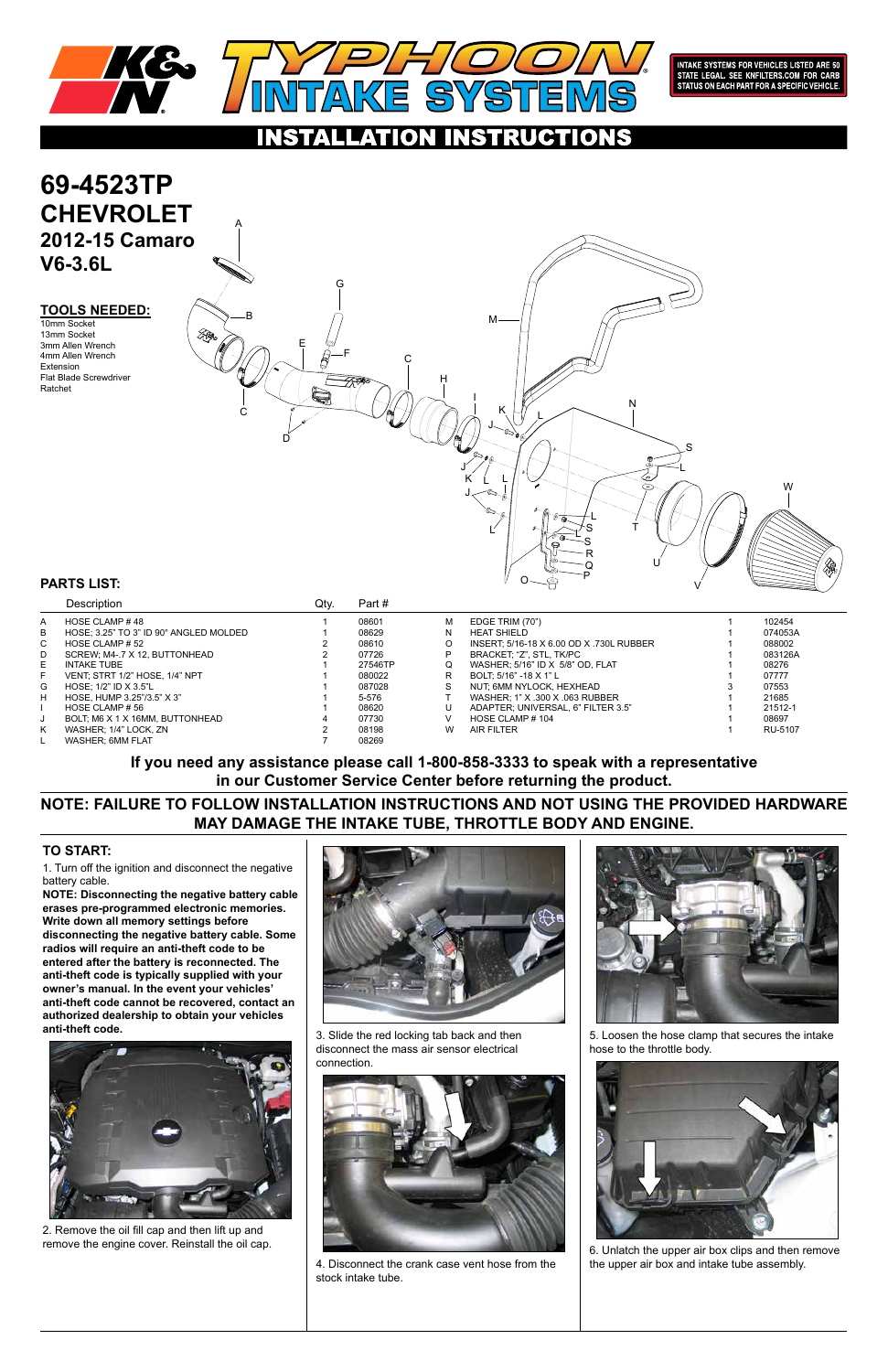## **Continued INSTALLATION INSTRUCTIONS**



10. Install the filter adapter into the heat shield and secure with the provided hardware.



11. Install the provided edge trim onto the heat shield as shown.

**NOTE: Some trimming of the edge trim will be necessary.**



12. Install the provided inserted nut onto the heat shield mounting bracket and secure with the provided hardware.

**NOTE: Do not completely tighten at this time.**



13. Install the provided silicone hose (5-576) onto the filter adapter as shown and secure with the provided hose clamp.



15. Install the heat shield assembly into the vehicle so the inserted nut goes into the air box mounting grommet hole and the tab goes onto the air box mounting stud. Secure the heat shield with the provided hardware.



14. Install the provided rubber fender washer onto the outer air box mounting stud.



16. Remove the two screws that secure the mass air sensor into the factory intake tube and then remove the mass air sensor from the factory upper air box.



17. Install the mass air sensor into the K&N® intake tube as shown and secure with the provided hardware.



18. Install the provided vent fitting into the K&N® intake tube as shown.

**NOTE: Plastic NPT fittings are easy to cross thread. Install the vent fitting "hand" tight, then turn it two complete turns with a wrench.**



19. Install the provided silicone hose (08629) onto the K&N® intake tube as shown. Install the K&N® intake tube assembly onto the throttle body and filter adapter, adjust the tube in the hoses for proper fitment. Once properly fitted, secure the tube with the provided hose clamps.



20. Remove the 90° vent hose from the crank case vent tube. Then install the provided silicone vent hose; trim the hose for proper fit and install it onto the fitting installed into the K&N® intake tube.



21. Install the K&N® air filter and secure with the provided hose clamp.

**NOTE: Drycharger® air filter wrap; part # RC-5107DK is available to purchase separately. To learn more about Drycharger® filter wraps or look up color availability please visit http://www.knfilters.com®.**



22. Reconnect the mass air sensor electrical connection.



23. Reinstall the engine cover. **NOTE: Some trimming may need to be performed on the engine cover to prevent contact with the intake tube.**



9. Install the heat shield mounting bracket (083126A) onto the heat shield and secure with the provided hardware.



7. Remove the lower air box mounting nuts and then remove the lower air box assembly. **NOTE: K&N Engineering, Inc., recommends that customers do not discard factory air intake.**



8. Remove the air box mounting grommet shown from the frame rail.